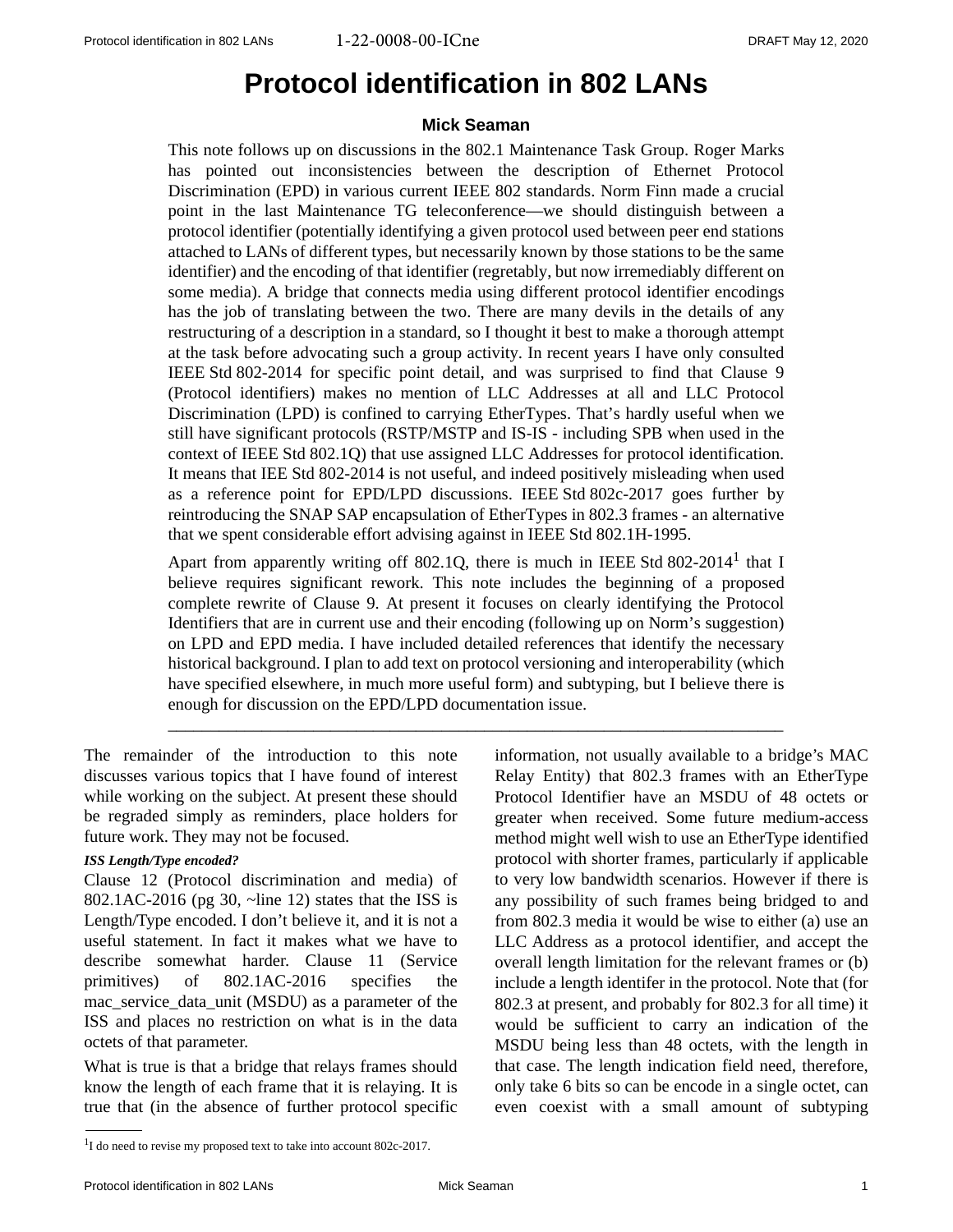information in that octet, or can coexit with subtyping and versioning information in a pair of octets. 802.1AE encodes such a 'short length' field in the second octet following the MACsec EtherType so it can locate the ICV in framea that might be:

a) MACsec protected and then tagged with some additional tag before being padded by 802.3; or

b) MACsec protected prior to transmission on a media without the 802.3 padding requirement, but subsequently bridged (without terminating the MACsec protection) to 802.3 for subsequent reception and validation by an 802.3 station.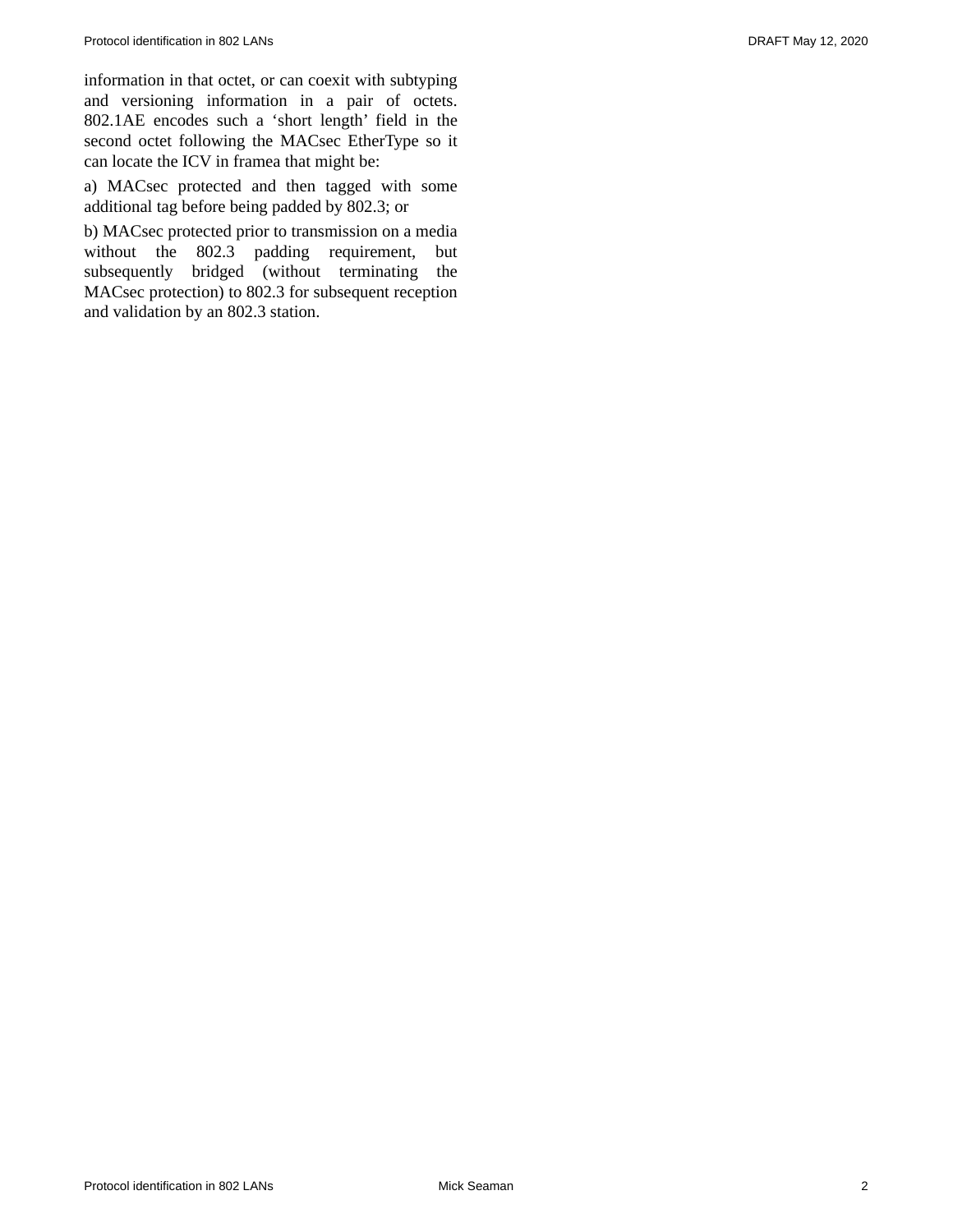# <span id="page-2-0"></span>**1. Protocol Identification** 1

# **1.1 Introduction** 2

Many different protocols can coexist in an IEEE 802 network, and a given station can participate in the 3 4 operation of more than one protocol. Different protocols can address quite different requirements (e.g. for communication over the network as a whole, control over the network's configuration, authentication of 5 network users, and allocation of resources) and a complete list is beyond the scope of this specification. The 6 7 wide range of these requirements and their evolution to meet the needs of new and improved network s applications and control paradigms means that the protocols used by given individual stations have been I developed, and will continue to be developed, by different groups of experts working in parallel or at different times with limited opportunity for inter-group communication. Differing protocol requirements 10 often call for differences in the encoding of the different data sets communicated. However, to allow a 11 LAN-attached station to direct any given received frame to the higher-layer protocol entity responsible for 12 13 processing that frame (or to identify the frame as associated with a protocol not supported by that station), 14 the initial octets of each frame encode a Protocol Identifier.

Correct protocol identification for received frames, and the development of implementation-dependent 15 frame reception procedures that allow the deployment of new protocols to existing stations without 16 disrupting their handling of existing protocols, are supported by specification of the following: 17

- a) The use of a small number of Protocol Identifier types. 18
- b) Encoding rules that allow the identification of each Protocol Identifier type and recovery of its value from each received frame 19 20
- c) Protocol Identifier assignment procedures. 21

This specification [\(Clause 1](#page-2-0)) is concerned with those protocol identifiers used by peer station functions in 22 23 conjunction with the MAC Service as specified by IEEE Std 802.1AC. Those protocol identifiers are commonly assigned for use by protocol entities independently of the particular medium-access method 24 (MAC type) used by a station to transmit frames to its peer(s). A protocol frame transmitted by an end 25 26 station function, and conveying such a protocol identifier, can be bridged from one LAN to another along the path to its destination, and those LANs can use different media access methods. The protocol identifiers 27 28 themselves thus need to be defined and assigned independently of the detailed operation of particular media access method. 29

Individual medium-access methods may, as part of the operation of an individual LAN, need to identify 30 other frame types, sub-types, and identifiers. The definition of these types and identifiers, and the 31 32 assignment and registration of their values, is part of the specification of individual medium-access method. They are not discussed further in this clause, apart from noting the need for each such medium-access 33 method to be capable of clearly distinguishing between such local frames and those used to support the 34 35 MAC Service.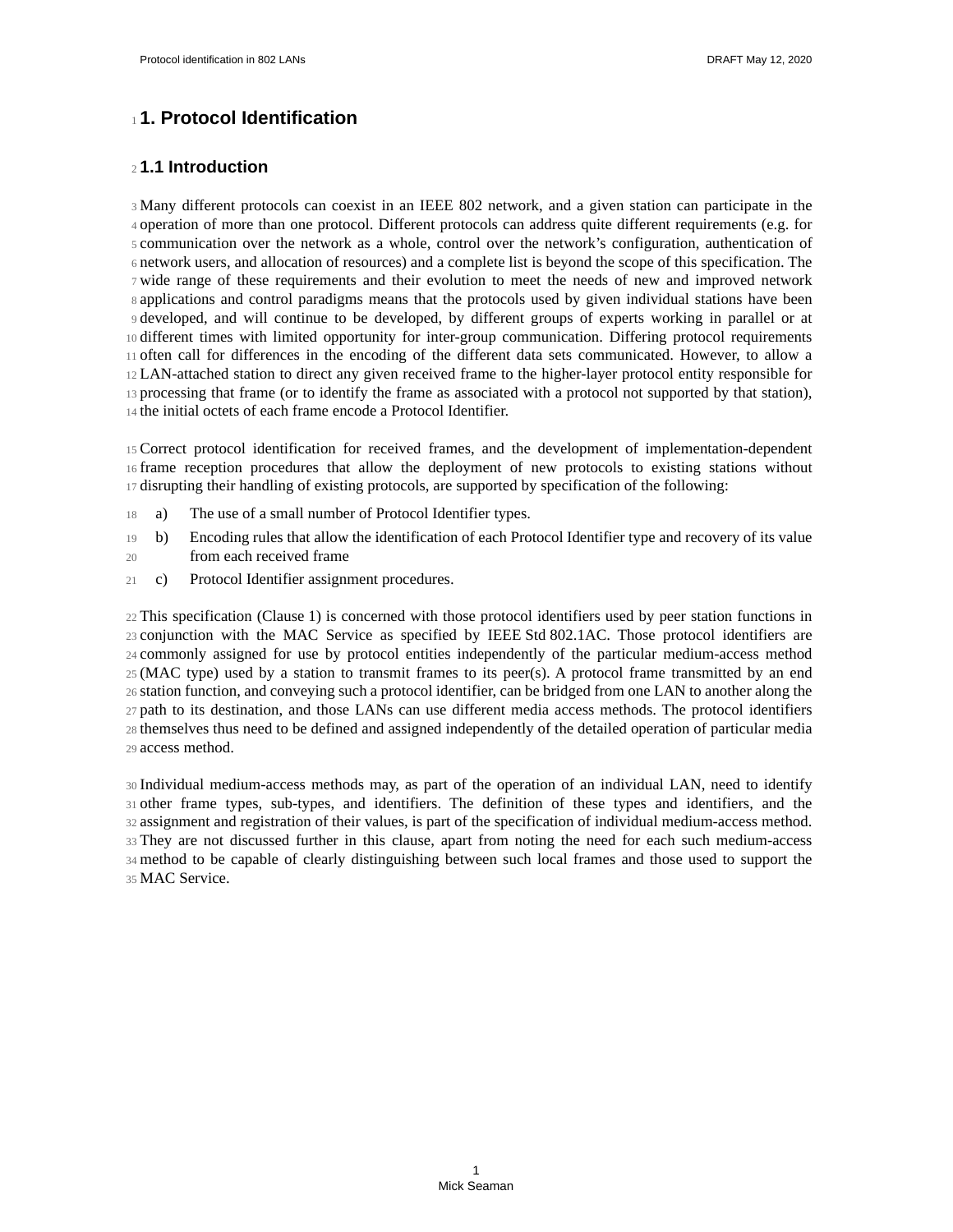# <span id="page-3-0"></span>**1.2 Overview** 1

This clause [\(Clause 1\)](#page-2-0) describes and specifies the following: 2

<span id="page-3-3"></span><span id="page-3-2"></span><span id="page-3-1"></span>a) Four types of Protocol Identifier that have been standardized for use in IEEE 802 LANs: 1) EtherTypes [\(1.3\)](#page-4-0) 2) OUI Extended EtherType Identifiers [\(1.4\)](#page-5-0) NOTE 1—OUI Extended EtherType Identifiers were first standardized in IEEE Std 802-2014. 3) LLC addresses [\(1.5\)](#page-6-0) 4) SNAP Identifiers ([1.6](#page-7-0)) NOTE 2—IEEE Std 802-2014 introduced the term SNAP identifier, derived from prior descriptions of the encoding of those identifiers. b) Two media-access method dependent Protocol Identifier encoding formats, each capable of encoding any one of the four Protocol Identifier types in the initial octets of any given user data frame transmitted on an IEEE 802 LAN: 1) Ethernet Protocol Discrimination (EPD, [1.7\)](#page-8-0) as used by Ethernet (IEEE Std 802.3). NOTE 2—EPD can also be identified as Length/Type encoding. 2) LLC Protocol Discrimination (LPD, [1.8\)](#page-12-0) as used, e.g., by Token Ring (IEEE Std 802.5). NOTE 3—IEEE Std 802.5 [An] has been withdrawn, but provides useful background for the development and maintenance of this document as there is no prospect of changes to that standard. The provisions of this document do not depend on IEEE Std 802.5. c) Requirements for conversion between EPD and LPD encoding in end stations and bridges, and for consistent use of EPD encoding in the protocol data of that frames that can be bridged (). NOTE 4—A bridge that relays a frame between LANs that use the same protocol identifier encoding is not required to modify a relayed frame. The transformation between EPD and LPD encodings is specified by reference to Clause 12 of IEEE Std 802.1AC-2016. IEEE Std 802.1Q Bridges and Bridged Networks mandates use of the MAC Internal Sublayer Service (ISS) as specified by IEEE Std 802.1AC. 3 4 5 6 7 8  $\overline{a}$ 10 11 12 13 14 15 16 17 18 19 20 21 22 23 24  $25$ 

The use of both EtherTypes and LLC Addresses and different encodings (EPD, LPD) reflects, in part, their 26 27 use by different organizations to meet different requirements prior to the standardization of IEEE 802 LANs. Two additional types [[1.2](#page-3-0) [a.](#page-3-1)[2\),](#page-3-2) [a.](#page-3-1)[4\)](#page-3-3)] allow protocol specification and protocol identifier assignment by 28 organizations that have been assigned an OUI or OUI-36, without the need for an additional registration 29 authority assignment. Specific EtherType values have also been reserved for experimental use [\(1.3.1\)](#page-4-1). 30

Future protocols that are intended for widespread use should be identified by an EtherType, subject to 31 meeting the criteria for EtherType assignment (). These criteria include the availability of the protocol 32 33 specification, and protocol procedures that accommodate enhancements to the protocol without requiring the 34 assignment of additional EtherTypes (see n.n for guidelines).

Future IEEE 802 media-access method standards shall support EPD encoding of EtherTypes, LLC 35 Addresses, and OUI Extended EtherType Identifiers. Amendments to existing standards may continue to 36 37 support LPD encoding. Amendments to an existing standard that currently support only LPD may add EPD 38 support as an additional capability, selectable on a per LAN, per station, per peer, or per frame basis as determined by the interoperability requirements for that standard. Annex F discusses the standardization of 39 such capabilities. 40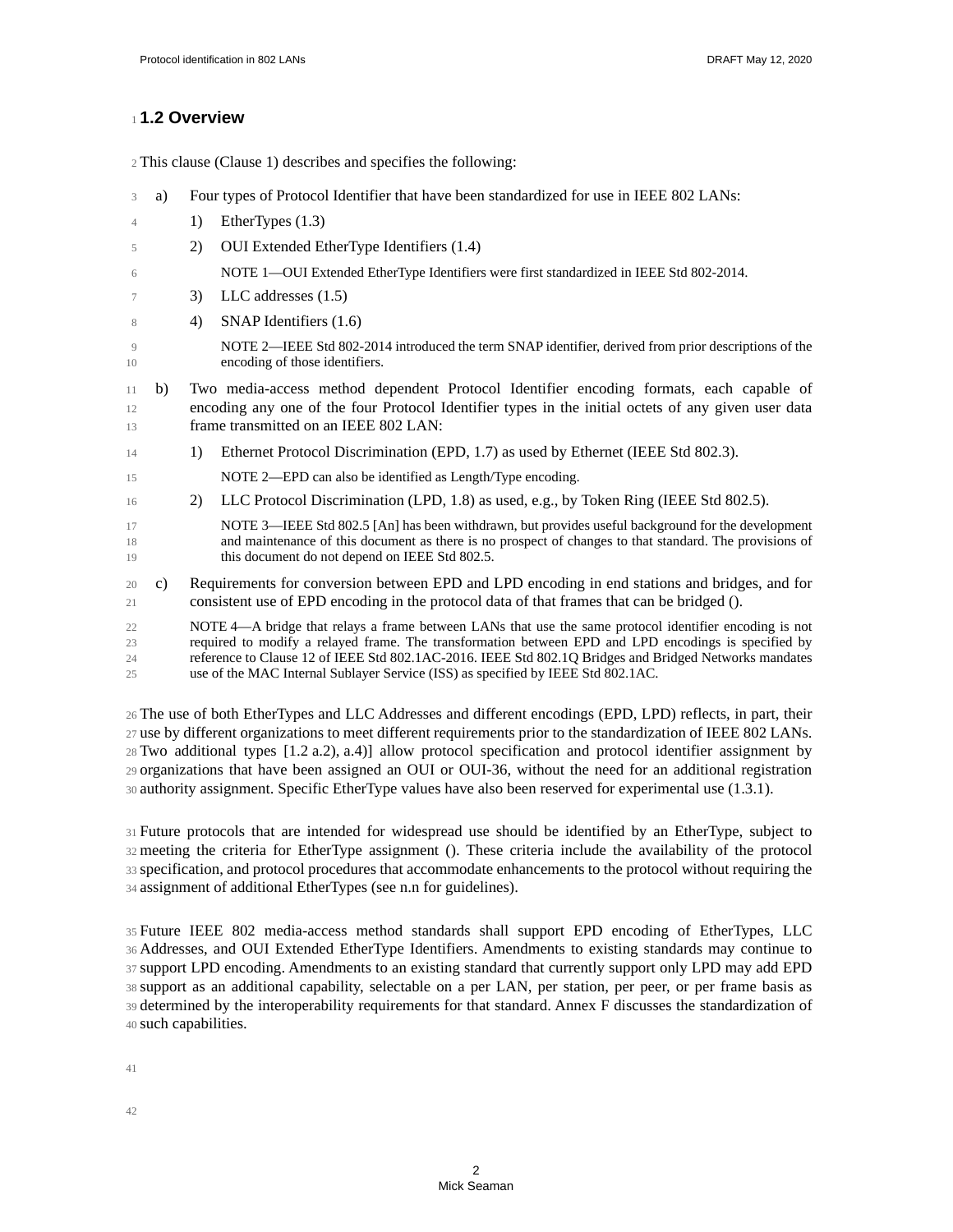# <span id="page-4-0"></span>**1.3 EtherTypes** 1

2 An EtherType is a sequence of 2 octets, interpreted as a 16-bit numeric value with the first octet containing 3 the most significant 8 bits and the second octet containing the least significant 8 bits. Values in the range 0-1535 range are not used, permitting EPD encoding of LLC Addresses ([Figure 1.7.3\)](#page-10-0). 4

Two human-readable representations of EtherType values are in widespread use: 5

- a) Each octet is represented as a hexadecimal number, with the more significant digit to the left. The first octet is shown to the left, followed by a dash or hyphen, with the second octet to the right, 6 7 8
- e.g., 86-DD.
- b) The 16-bit numeric value of the EtherType is shown as a hexadecimal number, with the most significant digit to the left, preceded by '0x' to indicate the use of a hexadecimal representation thus guarding against a possible misinterpretation if all digits are in the range 0-9, e.g. 0x86DD. 9 10 11
- NOTE—The EtherType 0x86DD (alternative representation 86-DD) has been assigned to identify IPv6. 12

# <span id="page-4-1"></span>**1.3.1 Local Experimental EtherTypes** 13

14 The EtherType identifier space is limited. To avoid its unnecessary depletion, two EtherType values have been assigned to allow experimental, and prototype protocol development within a network controlled by a 15 single administration, with the permission of that administration. See Table 1-1. 16

| <b>Name</b>                    | Value |
|--------------------------------|-------|
| Local Experimental EtherType 1 | 88-B5 |
| Local Experimental EtherType 2 | 88-B6 |

## **Table 1-1—Local Experimental EtherTypes**

The local network administrator is free to use these EtherTypes and to assign subtypes for protocol 17 18 development. However the following considerations apply to their use:

a) To allow the widest possible experimental use of these EtherTypes they have been assigned without constraints on the data carried in the remaining octets of protocol frames. There is no guarantee that independently designed protocols using the same Local Experimental EtherType will coexist. Local Experimental EtherTypes shall not be used in protocols or products released for use in any environment outside the developing organization's complete administrative control, as freeware, shareware, for testing, or as part of a product. A specifically assigned EtherType or other Protocol Identifier shall be substituted prior to any such deployment. 19 20 21 22 23 24 25

b) If eventual protocol deployment using an assigned EtherType is a possibility, the protocol design needs to include sufficient subtyping or versioning capability to accommodate future development without the assignment of a further EtherType (). 26 27 28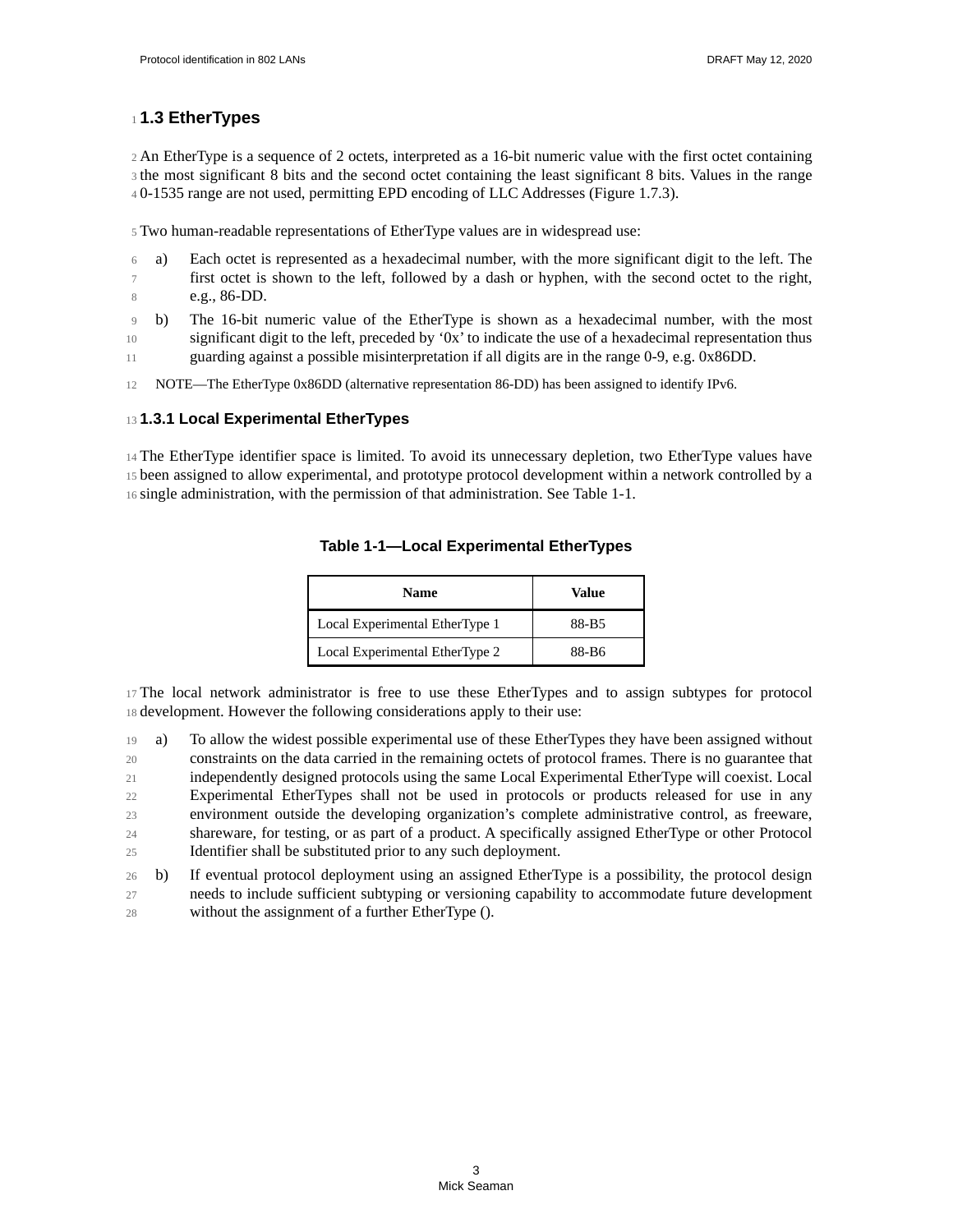# <span id="page-5-0"></span>**1.4 OUI Extended EtherType Identifiers** 1

2 An organization that has been assigned an OUI or an OUI-36 may assign universally unique OUI Extended EtherType Identifiers to identify its own protocols. Each OUI Extended EtherType Identifier 3 comprises a sequence of 7 octets. The first two octets encode the OUI Extended EtherType [\(Table 1-2](#page-5-1)). The 4 next five octets are encoded as follows: 5

- a) If an OUI is used as the basis of the OUI Extended EtherType Identifier, the next three octets encode that OUI, in the same order as specified for use in an EUI-48 assignment. The values of the final two octets (the sixth and seventh octets of the identifier) are assigned by the OUI assignee. 6 7 8
- b) If an OUI-36 is used as the basis of the OUI Extended EtherType Identifier, the next three octets and the four least-significant bits of the following octet (the sixth octet) encode that OUI-36, in the same order as specified for use in an EUI-48 assignment. The values of the four most-significant bits of 9 10 11
- the sixth octet and the final (seventh) octet are assigned by the OUI-36 assignee. 12

The human-readable representation of an OUI Extended EtherType Identifier comprises the hexadecimal 13 14 representation of each octet, with the octets shown in order separated by a dash or hyphen. Each octet is 15 represented as a hexadecimal number, with the more significant digit to the left. The assignee of the OUI AC-DE-48 might, for example, assign the OUI Extended EtherType Identifier 88-B7-AC-DE-48-10-80 16 17 to a protocol developed by that assignee. Alternatively, if the original assignment had been of an 18 OUI-36 AC-DE-48-09 that could be used to assign the OUI Extended EtherType Identifier 88-B7-AC-DE-48-19-80. 19

#### **Table 1-2—OUI Extended EtherType**

| <b>Name</b>                   | Value |
|-------------------------------|-------|
| <b>OUI</b> Extended EtherType | 88-B7 |

<span id="page-5-1"></span>If an OUI is used to make both SNAP Identifier and OUI Extended EtherType Identifiers, the values used in 20 the final octets of those identifiers should be distinct. While this document specifies different encodings for 21 22 those identifiers, there remains the possibility of confusion and non-standard translation between these 23 identifiers.

The next to least-significant bit of the first octet of universally unique OUI Extended EtherType Identifiers 24 (the position of the universal/local (U/L) bit when an OUI is used to assign universal MAC address, see 25 8.2.2 of IEEE Std 802-2014) is always 0, indicating a universal assignment. Locally-significant 26 SNAP Identifiers can be assigned, with this bit set to 1, but have no relationship to an OUI or other IEEE 27 Registration Authority assignment. 28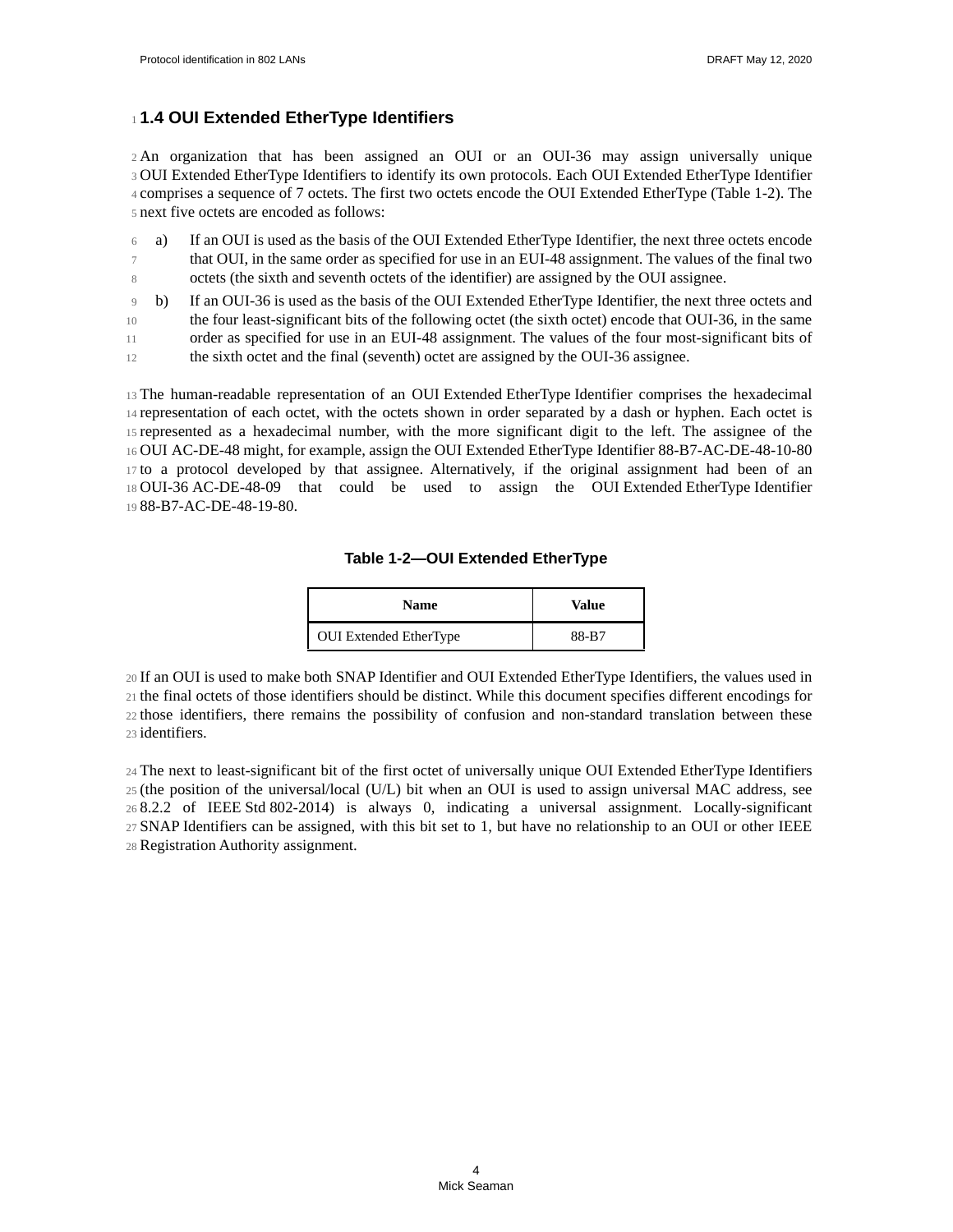# <span id="page-6-0"></span>**1.5 LLC Addresses** 1

LLC Addresses are specified by ISO/IEC 8802-2:1998 Logical Link Control. An LLC Address identifies an 2 3 Link Service Access Point (LSAP) within a station. In principle, the association between a protocol entity 4 that uses LLC procedures to support a higher-layer protocol and an LLC Address value could be dynamic. <sup>5</sup> However no protocols or procedures for making such a dynamic association have been standardized for use with IEEE 802 LANs, and LLC Addresses have been assigned to identify specific protocols. 6

LLC Address values are defined by 3.3.1 of ISO/IEC 8802-2:1998 by reference to their encoding in the 7 Destination Service Access Point (DSAP) and Source Service Access Point (SSAP) address fields of LLC 8 PDUs. The least significant bit of the DSAP field is used to distinguish Individual and Group DSAPs, and 9  $10$  the least significant bit of the SSAP field is a Command/Response (C/R) bit used by the LLC Procedures specified in Clauses 6, 7, and 8. Individual (as opposed to Group) LLC Address values are always recorded 11 12 as 8-bit numbers with the least significant bit set to zero.

To avoid any ambiguity as to bit-ordering or number base , the human readable representation of an assigned 13 LLC Address should be its 8-bit numeric value shown as a hexadecimal number (with the most significant 14 15 digit to the left), e.g., 0x42 for the Bridge spanning tree protocol specified by IEEE Std 802.1Q, and 0xFE assigned for use in conjunction with ISO/IEC TR 9577 and used in the identification of IS-IS (Intermediate 16 System to Intermediate System routing protocol) PDUs. If an LLC Address is represented by a binary string, 17 18 all eight bits should be shown and the bit significance convention stated.

NOTE 1—The LLC address value 0x42 is recorded as assigned to ISO/IEC 10038, a precursor of IEE Std 802.1Q. 19

In addition to the Individual LLC Address values that have been assigned or reserved for future assignment 20 both Individual and Group LLC values are available for unreserved use. The meaning and use of reserved 21 22 Group LLC Address values in the DSAP field is for future study.

NOTE 2—As of 30th March 2020, the public listing of LLC address values maintained by the IEEE Registration 23 Authority shows the range of unreserved Individual LLC Address values as 0000 0001 to 0011 1111 (least-significant bit 24 25 to the left). This range is also described as 80 to FC, but it is hopefully clear from examining the table of assigned and  $26$  reserved values that the unreserved range comprises values  $0000\,0001$ ,  $0000\,0010$ ,  $0000\,0011$ , ... i.e.  $0x80$ ,  $0x40$ ,  $0xC0$ ,  $27...$  and not all successive values in the numeric range 0x80 to 0xFC. Values 0xXY, where X is any hexadecimal digit and  $28$  Y is the hexadecimal digit 0, 4, 8, or C are included, with the exception of 0x00.

It is expected, but not required, that the use of assigned LLC Address values will result in the encoding of 29 30 the same value in both DSAP and SSAP address fields, representing communication between peer protocol 31 entities.

NOTE 3—The technical background of LLC included HDLC and SDLC, where the Link-layer addresses could be used 32 33 to represent one station or another ('this end of the wire', 'the other') or to address a particular station or a group of 34 stations in a multi-drop communication prior to the use of MAC Addresses to identify each stations.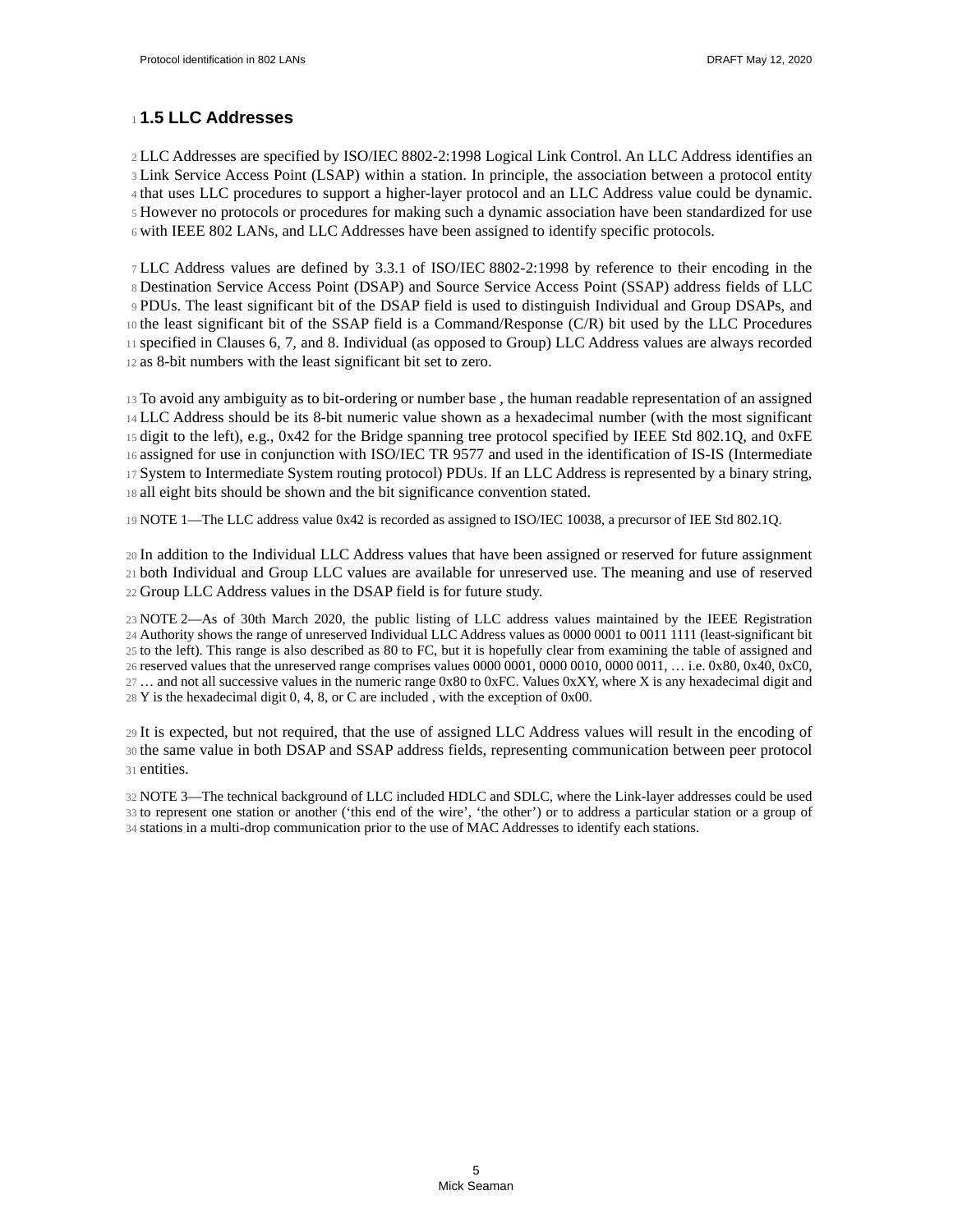# <span id="page-7-0"></span>**1.6 SNAP Identifiers** 1

2 An organization that has been assigned an OUI may assign universally unique SNAP Identifiers to identify 3 its own protocols. Each SNAP Identifier comprises a sequence of 5 octets. The first three octets are those of 4 the OUI, in same order as specified for use in an EUI-48 assignment. The values of following two octets are assigned by the OUI assignee. 5

The human-readable representation of a SNAP Identifier comprises the hexadecimal representation of each 6 7 octet, with the octets shown in order separated by a dash or hyphen. Each octet is represented as a 8 hexadecimal number, with the more significant digit to the left. The assignee of the OUI AC-DE-48 might, for example, assign the SNAP Identifier AC-DE-48-00-80 to a protocol developed by that assignee. 9

When assignment of an EtherType is not appropriate, new protocols should be identified by an 10 OUI Extended EtherType Identifier [\(1.4\)](#page-5-0) rather than a SNAP Identifier. 11

12 The next to least-significant bit of the first octet of universally unique SNAP Identifiers (the position of the 13 universal/local (U/L) bit when an OUI is used to assign universal MAC address, see 8.2.2 of IEEE Std 802-2014) is always 0, indicating a universal assignment. Locally-significant SNAP Identifiers 14 15 can be assigned, with this bit set to 1, but have no relationship to an OUI or any other IEEE Registration 16 Authority assignment.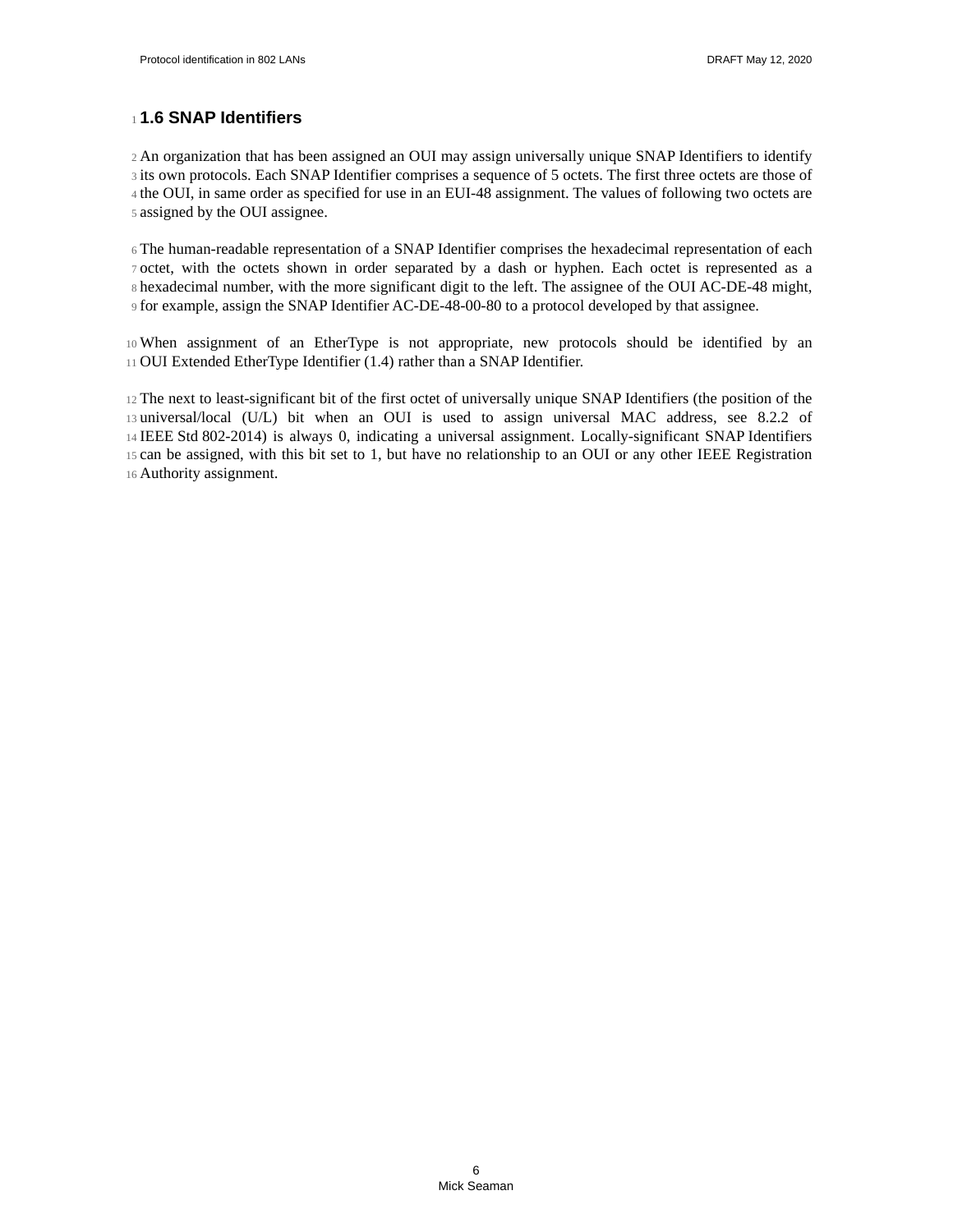# <span id="page-8-0"></span>**1.7 Ethernet Protocol Discrimination** 1

2 This clause [\(1.7\)](#page-8-0) specifies the encoding, in the initial octets of IEEE Std 802.3 frames and other media-access methods using Ethernet Protocol Discrimination (EPD), of the following Protocol Identifiers: 3

- a) EtherTypes [\(1.7.1](#page-9-0)) 4
- b) OUI Extended EtherType Identifiers [\(1.7.2](#page-9-1)) 5
- c) LLC Addresses ([1.7.3\)](#page-10-0) 6
- d) SNAP Identifiers ([1.7.4\)](#page-11-0) 7

8 IEEE Std 802.1AC Media Access Control (MAC) Service Definition defines a MAC Service and an Internal 9 Sublayer Service (ISS) common to all IEEE 802 media-access methods. The media-access method 10 independent ISS is used by MAC Bridges (IEEE Std 802.1Q) to relay frames between LANs and is specified in terms of two primitives, one for frame reception and another for transmission, and their parameters. The 11 MAC Service uses the subset of those parameters relevant to end station use of the MAC: destination MAC 12 13 address, source MAC address, MAC Service Data Unit (MSDU), and priority. EPD encodes Protocol 14 Identifiers in the initial octets of each MSDU.

Media-access method dependent information is also encoded in transmitted frames, and can vary by MAC 15 16 type. IEEE Std 802.3, for example, encodes a Start of Frame Delimiter (SFD) prior to the first octet of the 17 destination MAC address. A MAC of a particular type might encode additional information specific to the 18 operation of that MAC elsewhere in the frame, but that additional information is not relevant to the specification or use of EPD. 19

The EPD encoding of EtherTypes and LLC Addresses is also referred to as Length/Type encoding. The 20 MAC Service supported by IEEE Std 802.3 requires transmitted frames to have a 64-octet minimum length 21 (13.1 of IEEE Std 802.1AC-2016), and so does not provided the length of the MA-UNITDATA data 22 23 parameter as assumed by the LLC procedures specified by ISO/IEC 8802-2. However when an LSDU (Link Service Data Unit) specified by IEEE Std 802.2 is conveyed by an IEEE 802.3 MAC the encoding specified 24  $25$  in 2.1 b) above is used, prepending the Length. In this case the MAC sublayer service specified by ISO /IEC 8802-2 (2.3 of ISO/IEC 8802-2:1998) is provided by a protocol shim that uses the MAC Service and ISS 26 specified in Clause 11 and 13.1 of IEEE Std 802.1AC-2016, adding a length field on transmission and 27 28 removing that length field on reception. The term MSDU in this specification always refers to the MAC Service Data Unit as specified by IEEE Std 802.1AC. 29

When EPD is used, the initial two octets (the Type/Length field) of the MSDU encode a 16-bit number with 30 31 the first octet comprising the most significant bits. If the value of the Type/Length field is 1536 (or greater) 32 it is interpreted as a Type and the initial octets of the MSDU encode an EtherType ([1.7.1\)](#page-9-0) or an OUI Extended EtherType Identifier ([1.7.2\)](#page-9-1). If the value of the Type/Length field is 1500 (decimal) or less it is 33 interpreted as a Length and the initial octets of the MSDU encode LLC Addresses ([1.7.3\)](#page-10-0) or a SNAP 34 35 Identifier ([1.7.4\)](#page-11-0).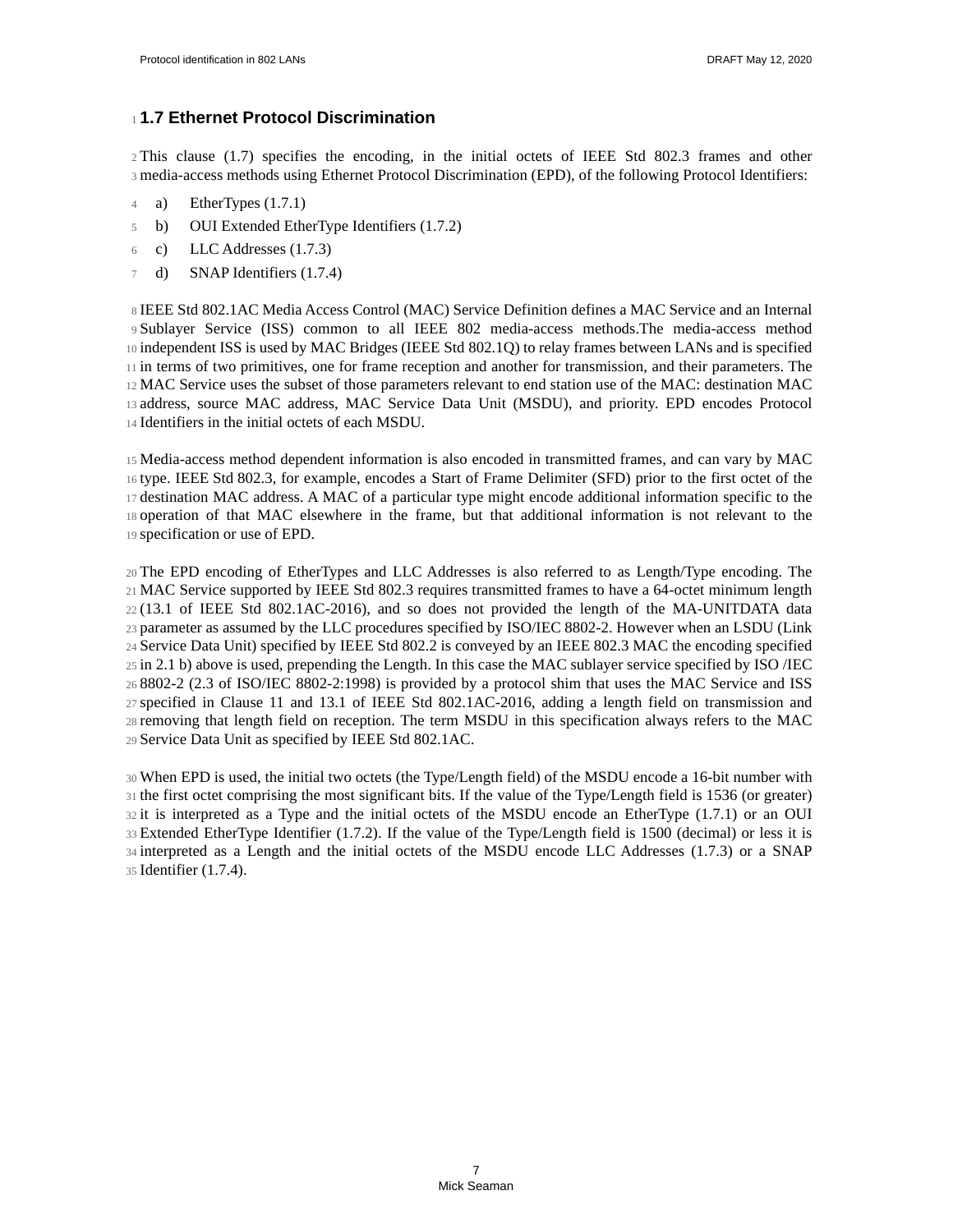#### <span id="page-9-0"></span>**1.7.1 EPD encoding of EtherTypes** 1

2 An EtherType is encoded in the first two octets of an MSDU (Figure 1-1).



**Figure 1-1—EPD Encoding with an EtherType**

NOTE—The criteria for EtherType assignment require the inclusion of sufficient subtyping and versioning capability 3 within the Protocol Data field to accommodate future development without the assignment of a further EtherType (). 4

[Figure 1-2](#page-9-3) shows the MSDU, conveying an EtherType and Protocol Data, within an IEEE 802.3 frame. The 5 media access method-dependent format of frames used by other media-access methods that use EtherType 6 7 protocol identification with EPD encoding may differ, subject to the following constraints:

a) The media-access method is capable of conveying MSDUs comprising any integral number of octets between three and some maximum as specified for a particular media-access method (see, for example, 3.2.7 of IEEE Std 802.3-2018). 8  $\overline{q}$ 10

b) The media access method is capable of providing the length of the received MSDU on receipt, if that length (including the encoded EtherType) is greater than or equal to 48 octets. 11 12

A protocol that is identified by an EtherType and uses MSDUs of less than 48 octets in length shall be 13 14 capable of recovering Protocol Data from such an MSDU without relying on an indication of that length 15 from the MAC Service.

<span id="page-9-3"></span>

 $^1$  Pad field (3.2.8 of IEEE Std 802.3-2018). Present if required to ensure a minimum frame length (DA. SA, MSDU, FCS) of 64 octets.<br><sup>2</sup> Length/Type Field (3.2.6 of IEEE Std 802.3-2018).

<span id="page-9-2"></span><sup>3</sup> MAC Client Data Field (3.2.7 of IEEE Std 802.3-2018).



#### <span id="page-9-1"></span>**1.7.2 EPD encoding of OUI Extended EtherType Identifiers** 16

<span id="page-9-4"></span>An OUI Extended EtherType Identifier is encoded in the first seven octets of an MSDU [\(Figure 1-3](#page-9-4) provides 17 18 an example).



<span id="page-9-5"></span>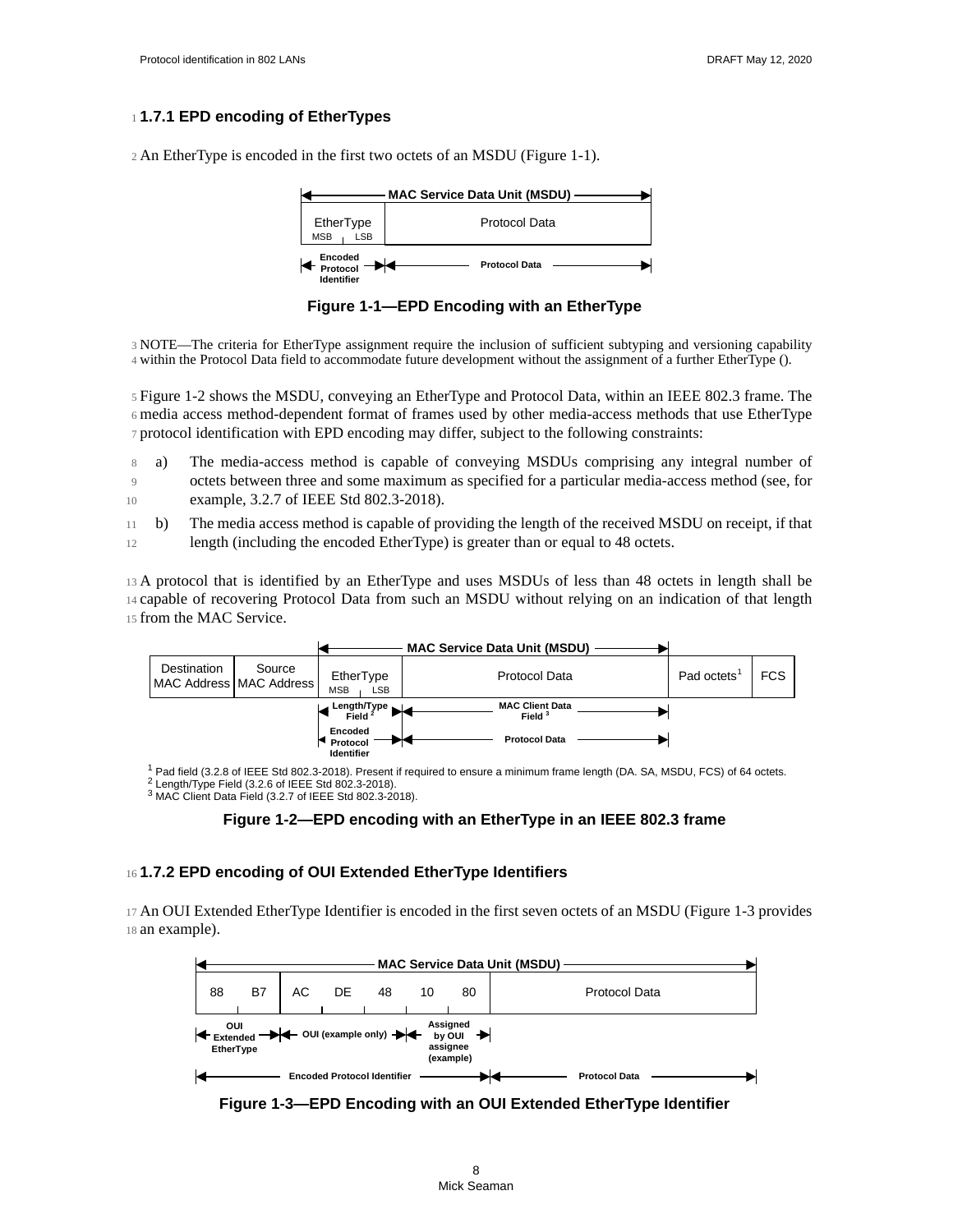#### <span id="page-10-0"></span>**1.7.3 EPD encoding of LLC Addresses** 1

2 The first two octets of the MSDU encode the length of the remainder of the MSDU, as a 16-bit number with 3 the most significant octet first. Length values of between 1 and 1500 (decimal) octets can be encoded. The LLC Address of the Destination Service Access Point (DSAP) is encoded in the third octet, and the LLC 4 Address of the Source Service Access Point (SSAP) is encoded in the fourth octet. 5

The fifth octet can contain the value 0x03, specified by ISO/IEC 8802-2 as identifying an Unnumbered 6 Information (UI) frame. LLC does not define a relationship between different UI frames, so a protocol that 7 sends UI frames is free to establish its own relationship between those frames, using the protocol data that 8 9 follows that fifth octet. See [Figure 1-4.](#page-10-1)



<sup>1</sup> Length of the following octets of the MSDU i.e. total length of the MSDU in octets minus two.

#### <span id="page-10-1"></span>**Figure 1-4—EPD Encoding with LLC Addresses and an Unnumbered Information frame**

ISO/IEC 8802-2 specifies the use of different frame types (different values of the fifth octet, 0x03 in 10 Unnumbered Information frames) in conjunction with other frame fields to support additional LLC Type 1 11 procedures and LLC Type 2 and Type 3 procedures. A station that uses the three octet encoding (DSAP, 12 SSAP, UI) specified here ([1.7.3\)](#page-10-0) as a Protocol Identifier does not need to implement those additional LLC 13 14 procedures. However an implementation that is also the subject of a claim of conformance to ISO/IEC 8802-2 needs (at a minimum) to support LLC Type 1 operation with UI, XID, and TEST capability (4.2 of 15 16 ISO/IEC 8802-2:1998).

NOTE—The Protocol Data field following the fifth octet (0x03 in [Figure 1-4\)](#page-10-1) can convey additional protocol identifier 17 18 information specified by the LLC Address assignee, to provide protocol subtyping and versioning. See, for example, 14.1.2 of IEEE Std 802.1Q-2018. 19

The EPD encoding of LLC Addresses specified in this document does not permit the transmission of frames 20 whose MSDUs are more than 1502 octets in length. An EtherType, C9-D1, was specified by 12.2 of 21 IEEE Std 802.1AC-2016 to allow the encapsulation of those frames. Where specified by the protocol 22 specification associated with the assignment of an LLC Address, this EtherType may be used by end stations 23 24 to encapsulate frames whose following octets are those of an LPD encoded LLC Address (). However the 25 protocol specification should note that a peer protocol participant attached to a LAN might receive such a frame with its initial octets encoded as AA-AA-03-C9-D1-Length(MSB)-Length(LSB)-DSAP-SSAP rather 26 27 than the expected DSAP-SSAP, as a result of being relayed by between EPD and LPD media by a bridge 28 conformant with earlier editions of IEEE 802 standards.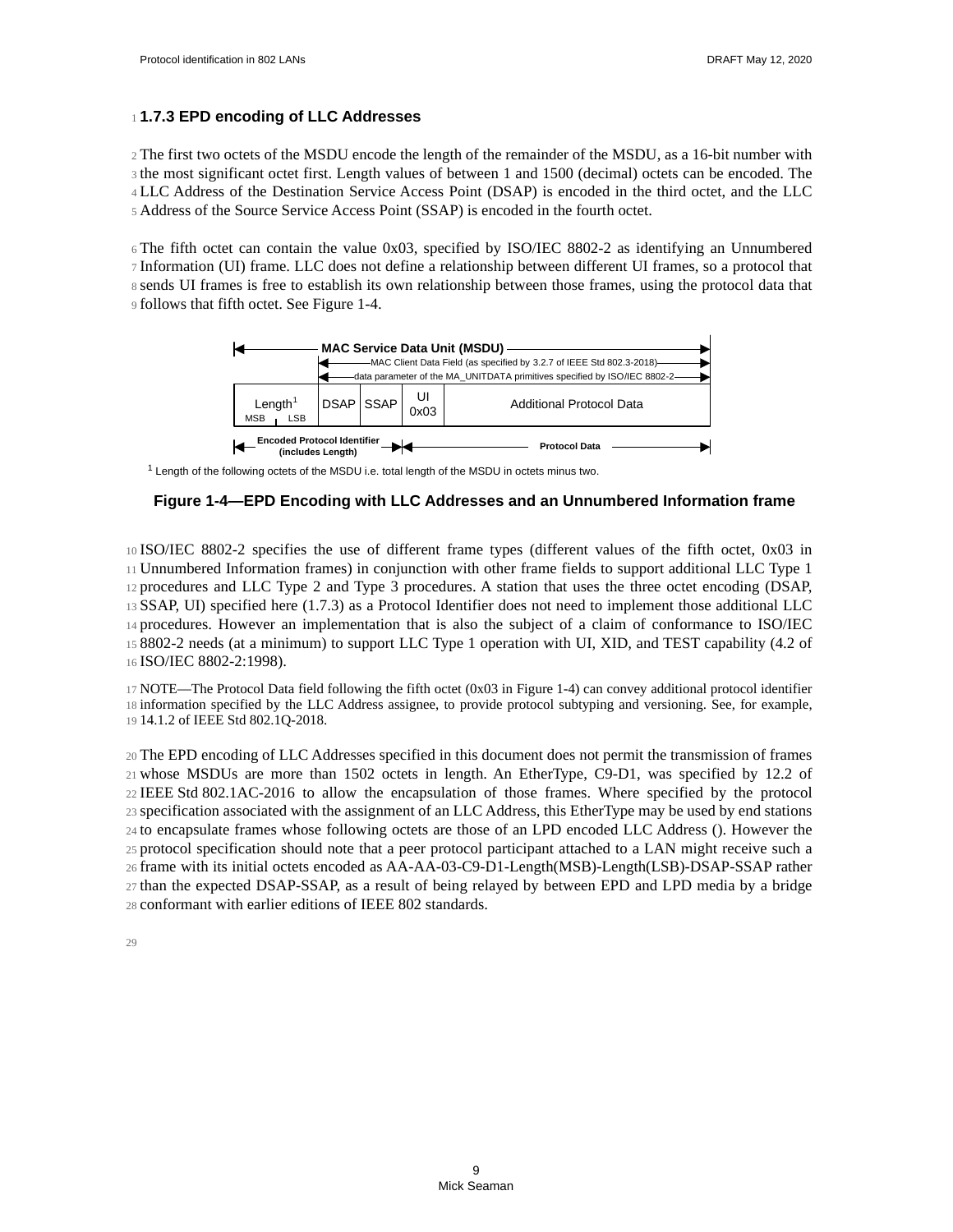#### <span id="page-11-0"></span>**1.7.4 EPD encoding of SNAP Identifiers** 1

2 The first two octets of the MSDU encode the length of the remainder of the MSDU, as a 16-bit number with 3 the most significant octet first. Length values of between 1 and 1500 (decimal) octets can be encoded. The 4 third, fourth, and fifth encode the octets string AA-AA-03 and are followed by the five octets of the SNAP Identifier. 5



<sup>1</sup> Length of the following octets of the MSDU i.e. total length of the MSDU in octets minus two.

#### **Figure 1-5—EPD Encoding with a SNAP Identifier**

NOTE 1—The LLC Address value 0xAA has been assigned so that this encoding does not conflict with a possible use of 6 7 that value with an EPD encoding of that LLC Address with protocol data beginning in the sixth octet of the MSDU. 8 However this encoding does not require end station support of ISO/IEC 8802-2 LLC XID and TEST procedures.

The three octet sequence 00-00-00 is not a valid OUI, and is not used to EPD encode SNAP Identifiers. 9

NOTE 2—IEEE Std 802.1H-1995, Recommended Practice for Media Access Control (MAC) Bridging of Ethernet V2.0 10 in IEEE 802 Local Area Networks was created to clarify that EPD encoding of SNAP Identifiers does not include use of 11 12 00-00-00 in the OUI portion of the SNAP Identifier. This Recommended Practice was withdrawn at a time when it was 13 felt no longer necessary to address possible confusion on this point.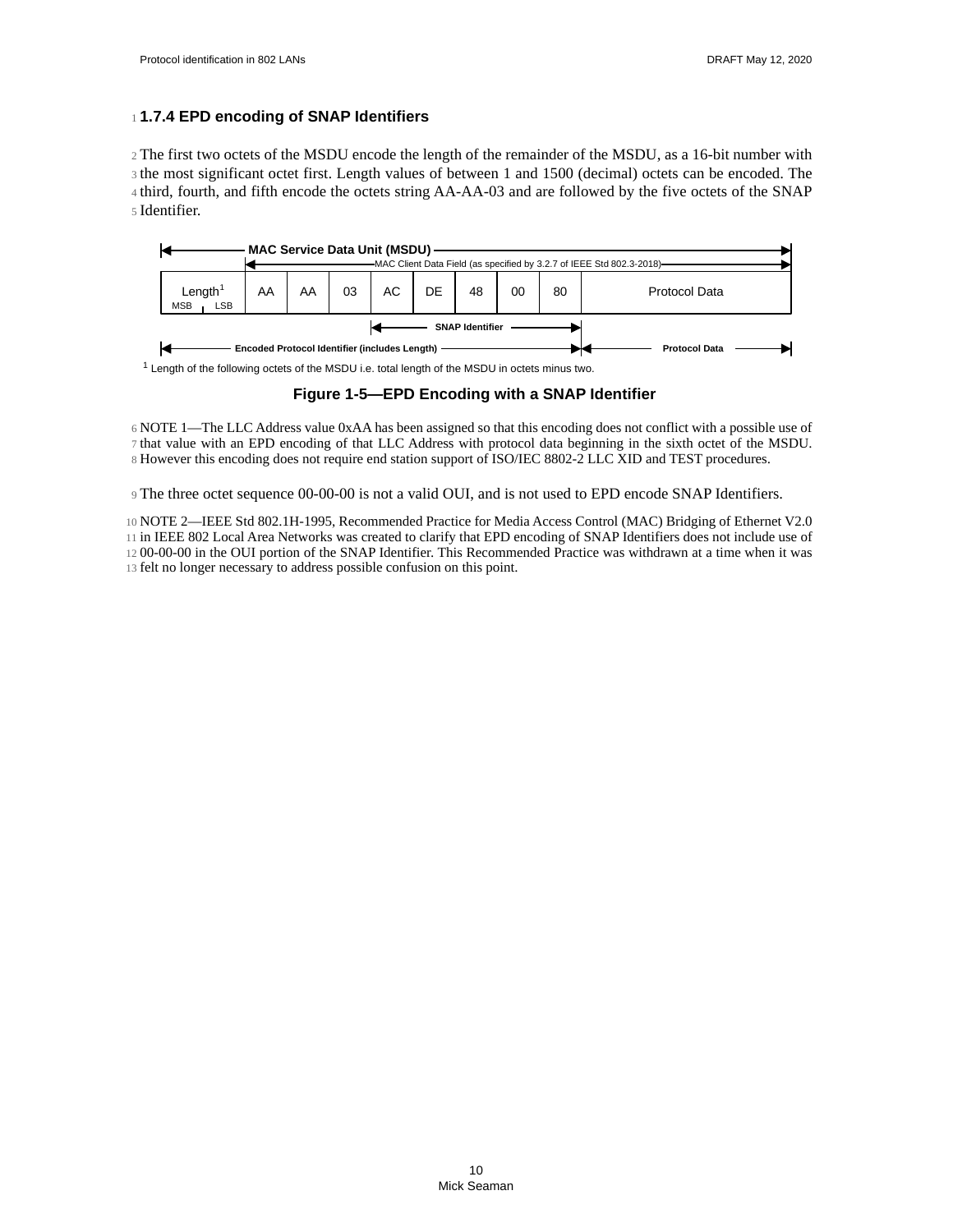# <span id="page-12-0"></span>**1.8 LLC Protocol Discrimination** 1

This clause [\(1.8\)](#page-12-0) specifies the encoding, in the initial octets of media-access methods using LLC Protocol 2 Discrimination (LPD), of the following Protocol Identifiers: 3

- a) LLC Addresses ([1.8.1\)](#page-13-1) 4
- b) SNAP Identifiers ([1.8.2\)](#page-13-0) 5
- c) EtherTypes [\(1.8.3](#page-14-0)) 6
- d) OUI Extended EtherType Identifiers [\(1.8.4](#page-14-1)) 7

8 IEEE Std 802.1AC Media Access Control (MAC) Service Definition defines a MAC Service and an Internal 9 Sublayer Service (ISS) common to all IEEE 802 media-access methods. The media-access method 10 independent ISS is used by MAC Bridges (IEEE Std 802.1Q) to relay frames between LANs and is specified in terms of two primitives, one for frame reception and another for transmission, and their parameters. The 11 MAC Service uses the subset of those parameters relevant to end station use of the MAC: destination MAC 12 13 address, source MAC address, MAC Service Data Unit (MSDU), and priority. LPD encodes Protocol 14 Identifiers in the initial octets of each MSDU.

Media-access method dependent information is also encoded in transmitted frames, and can vary by MAC 15 16 type. IEEE Std 802.5, for example, encodes an Access Control (AC) octet prior to the first octet of the 17 destination MAC address and an optional Routing Information (RI) field between the last octet of the source MAC Address and the first octet of the INFO field that conveys the MSDU. A MAC of a particular type 18 might encode additional information specific to the operation of that MAC elsewhere in the frame, but that 19 additional information is not relevant to the specification or use of EPD. A media access method-dependent 20 21 that uses LPD encoding shall be capable of:

- a) Conveying MSDUs comprising any integral number of octets between three and some maximum as specified for that media-access method. 22 23
- b) Providing the length of the received MSDU on receipt. 24

NOTE 1—IEEE Std 802.5 [An] has been withdrawn, but provides useful background for the development and 25 maintenance of this document as there is no prospect of changes to that standard. The provisions of this document do not 26 27 depend on IEEE Std 802.5.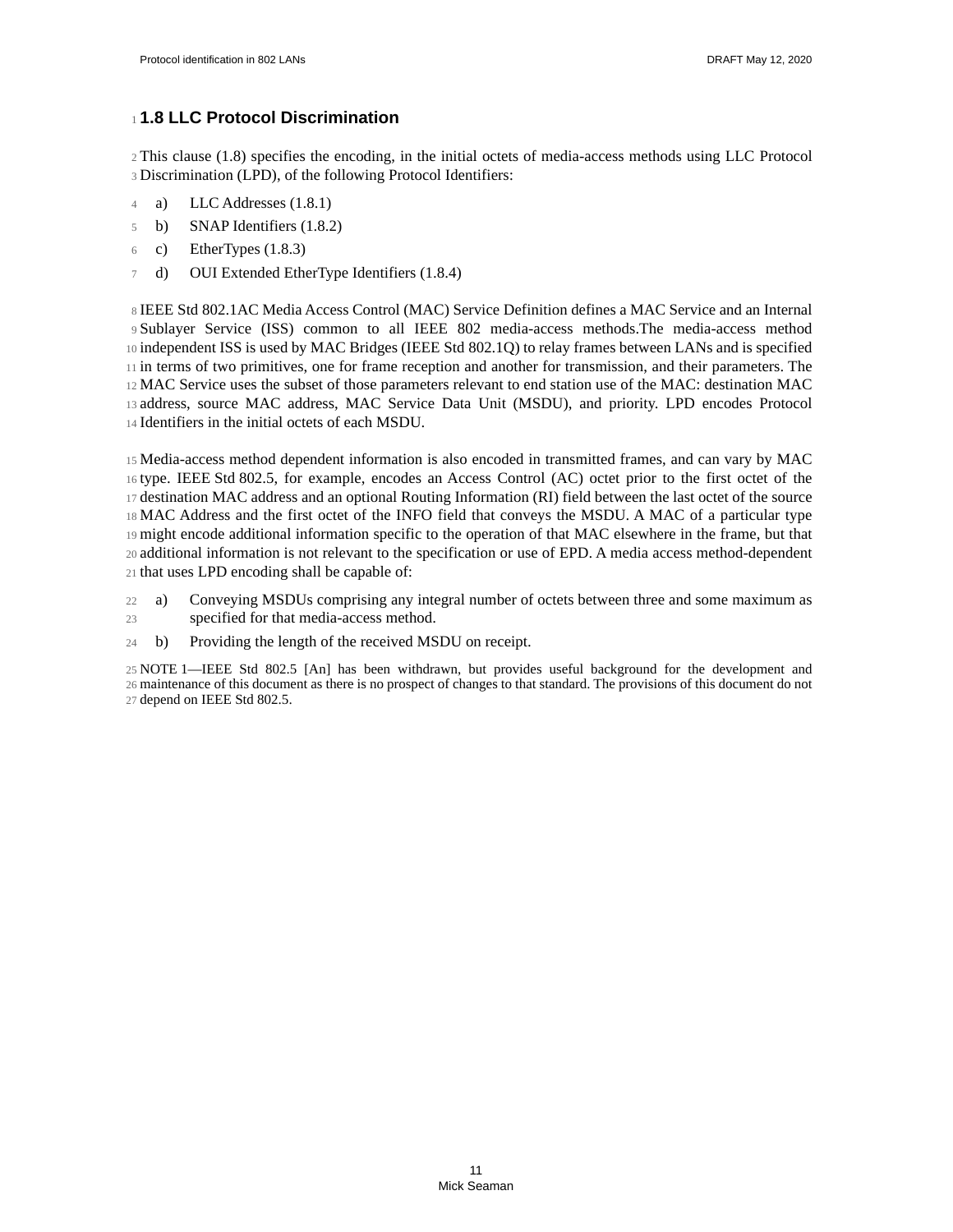#### <span id="page-13-1"></span>**1.8.1 LPD encoding of LLC Addresses** 1

<span id="page-13-2"></span>2 The LLC Address of the Destination Service Access Point (DSAP) is encoded in the first octet, and the LLC 3 Address of the Source Service Access Point (SSAP) is encoded in the second octet. The third and 4 subsequent octets of the MSDU convey values as specified by ISO/IEC 8802-2. See [Figure 1-6.](#page-13-2)



**Figure 1-6—LPD Encoding with LLC Addresses**

The LLC Address value 0xAA has been assigned to allow its use in the first two octets of LPD encoded 5 frames to encode a SNAP Identifier, an EtherType, or an OUI Extended EtherType Identifier. [Figure 1-2](#page-9-3) 6 7 shows the MSDU, conveying LLC Addresses and Protocol Data, within an IEEE 802.5 frame.



Only part of the 802.5 frame is shown (see 3.1.2 of IEEE Std 802.15-1998)



#### <span id="page-13-0"></span>**1.8.2 LPD encoding of SNAP Identifiers** 8

The first, second, and third octets of the MSDU encode the octet string AA-AA-03 and are followed by the 9 10 five octets of the SNAP Identifier.



**Figure 1-8—LPD Encoding with a SNAP Identifier**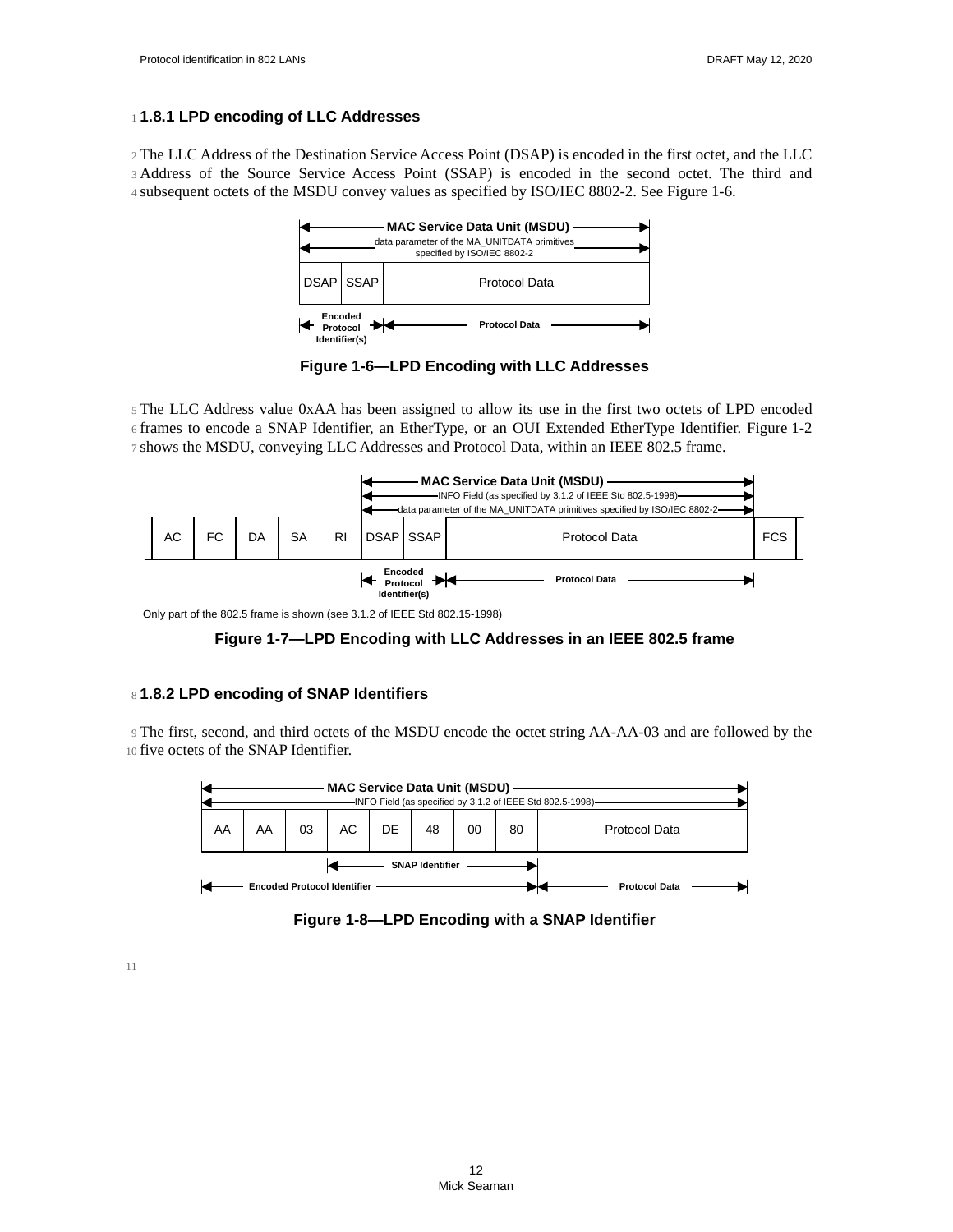# <span id="page-14-0"></span>**1.8.3 LPD encoding of EtherTypes** 1

2 The first through fifth octets of the MSDU encode the octet string AA-AA-03-00-00-00 and are followed by 3 the EtherType encoded in two octets.



**Figure 1-9—LPD Encoding with an EtherType**

# <span id="page-14-1"></span>**1.8.4 LPD encoding of OUI Extended EtherType Identifiers** 4

5 The first through fifth octets of the MSDU encode the octet string AA-AA-03-00-00 and are followed by the OUI Extended EtherType Identifier encoded in seven octets. 6



**Figure 1-10—LPD Encoding with an OUI Extended EtherType Identifier**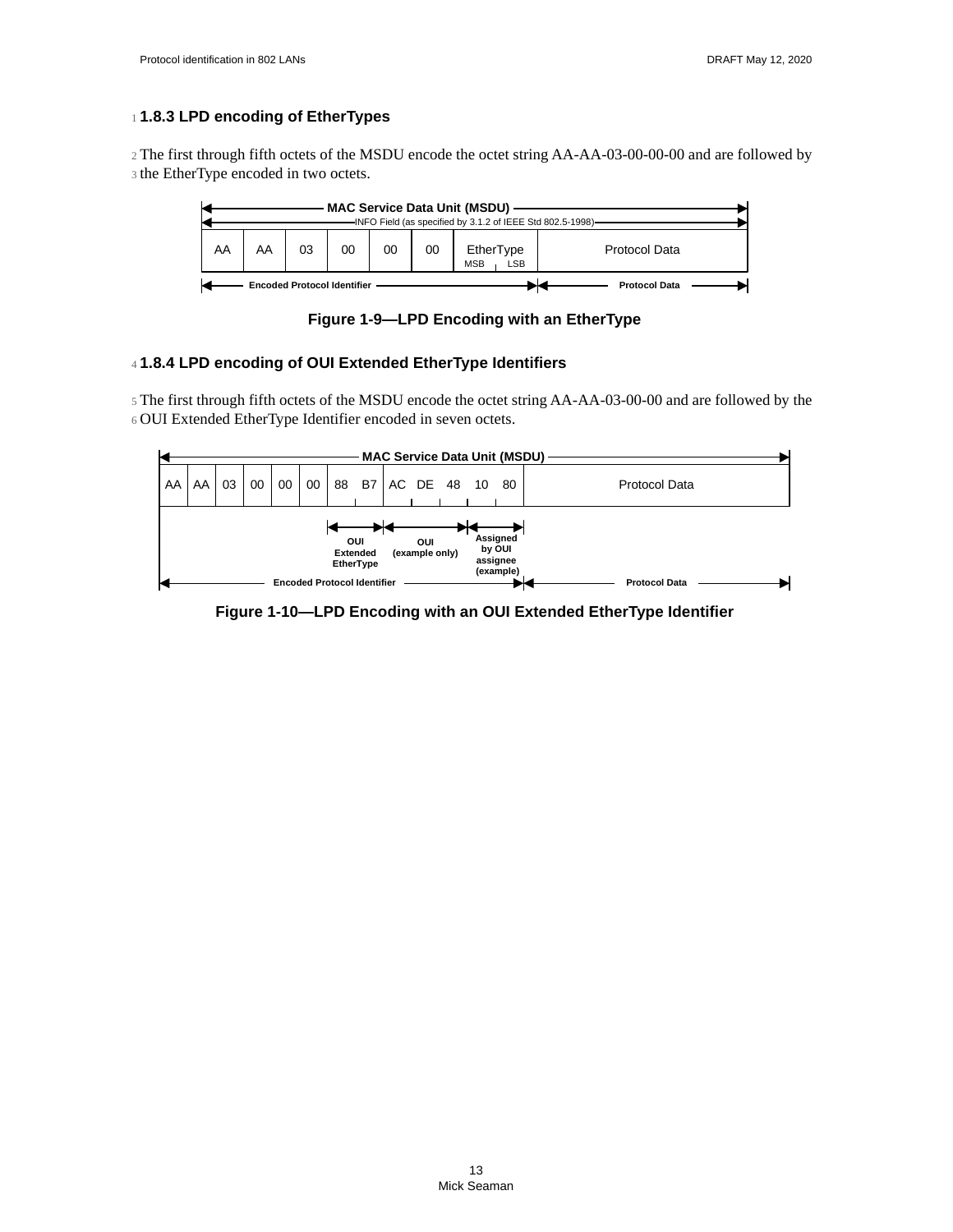# **1.9 Communicating and using protocol identifiers** 1

2 IEEE 802 stations that communicate using the MAC Service (IEEE Std 802.1AC) need a shared 3 understanding of the format of the data and applicable procedures (i.e. the protocol) associated with each 4 transmitted and received frame. In principle that shared understanding could be limited to each pair of communicating stations, identified by the source and destination MAC Addresses of the frames they 5  $6$  exchange. In practice the need for independent specification and development of protocols for many 7 stations, the need to support management though observation of frames, and the need to support discovery of potential participants in a protocol with frame exchanges using group destination MAC Addresses, requires 8 If the use of protocol identifiers and protocol identifier formats of the widest possible scope and applicability.

This clause () describes how protocol identifiers are communicated and used by the following: 10

- a) Bridges that interconnect LANs using the same or different protocol identifier formats ([1.9.1\)](#page-15-2) 11
- b) Protocol entities within interface stacks that 12
- 1) Recognize and demultiplex control frames ([1.9.2\)](#page-16-0) 13
- 2) Convert received protocol identification information to a common internal format to simplify specification and management [\(1.9.3](#page-17-0)) 14 15
- c) Bridges and protocol entities that add and remove frame tags, including VLAN tags ([1.9.3\)](#page-17-0) 16

NOTE—The operation of bridges and other systems that manipulate protocol identifer encoding formats can be 17 18 modelled by an interface stack shim that converts from any media-dependendent encoding format to EPD. Standards 19 conformance of any such system is purely with respect to external observable behavior.()

#### <span id="page-15-2"></span>**1.9.1 Bridge conversion and validation of initial MSDU octets** 20

<span id="page-15-1"></span>The basic requirement is for protocol entities in communicating stations to be able to exchange both protocol 21 22 identifiers and accompanying protocol data ([Figure 1-11\)](#page-15-1).



**Figure 1-11—Transmission with an encoded Protocol Identifier**

<span id="page-15-0"></span>Where the communicating stations are attached to the same individual LAN they are obliged to encode each 23 Protocol Identifier in a mutually comprehensible way, e.g. they both use EPD encoding or both use LPD. 24 Where the path between the passes through a bridge, that bridge can convert from one protocol identifier 25 encoding format to another (see [Figure 1-11](#page-15-1)). That conversion applies to all frames transiting the bridge. 26 IEEE Std 802.1Q does not specify selective protocol identifier encoding or decoding for frames with a given 27 DA, SA, or DA and SA pairing, so all stations attached to a given individual LAN and transmitting frames 28 that can be bridged support the ISS (see IEEE Std 802.1AC) with the same protocol identifier encoding 29 format or a subset of that encoding. 30

NOTE 1—Many different types of device can be attached to the same LAN, and not all those devices include protocol 31 32 entities that require the use of multiple types of protocol identifier.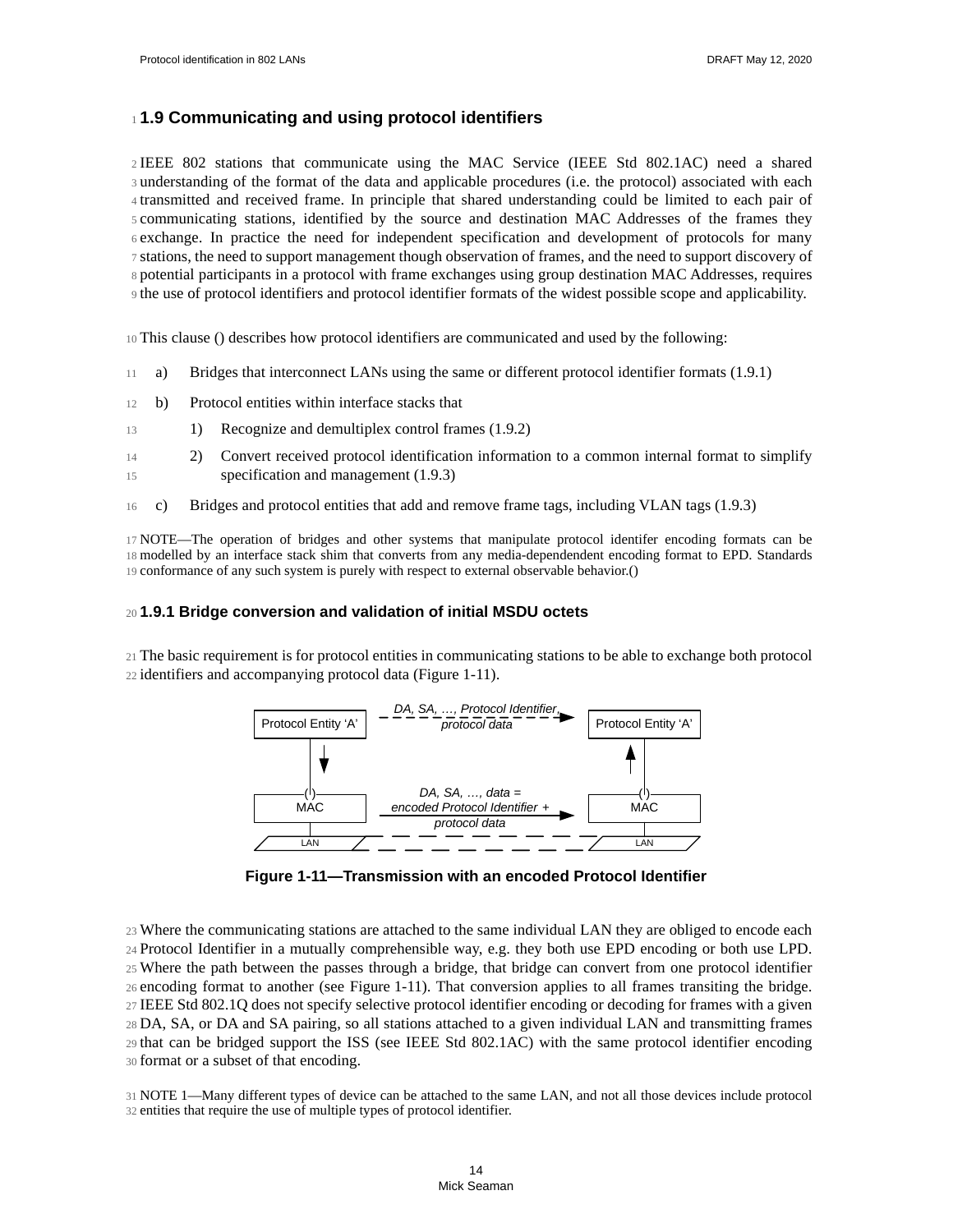1



**Figure 1-12—Bridge can re-encode protocol id for stations attached to different LANs**

A bridge that relays frames between individual LANs that use the same protocol identifier encoding format 2 3 is not required to convert or validate the protocol identifier encoding in the initial octets of each relayed frame. For example, a bridge implementation that relays frames between two IEEE 802.3 LANs might relay 4 without modification a frame whose initial octets begin with a Length in the Length/Type field followed by 5 AA-AA-03-00-00-00 and an EtherType (see [1.7.4\)](#page-11-0). However a bridge or a series of bridges that connect 6 LANs that use different protocol identifier encoding formats can convert the protocol identifier encoding in 7 8 the initial octets of all relayed frames to a single format, replacing a Length-AA-AA-03-00-00-00-EtherType sequence with the EtherType in the Type/Length field when relaying a frame to an IEEE 802.3 LAN. 9

NOTE—IEEE Std 802.1H-1995 [B2] noted that a frame bridged from an IEEE 802.3 LAN to FDDI (LPD) and back to 10 IEEE 802.3 (EPD) could remove a Length-AA-AA-03-00-00-00 prepended to an EtherType, which is why the 11 12 prepending sequence is not used with EtherTypes and medium--access methods that specify the use of EPD.

## <span id="page-16-0"></span>**1.9.2 Protocol recognition and demultiplexing within network interface stacks** 13

14 The functionality provided within a network interface stack can require demultiplexing of frames to 15 addressable protocol entities that control that functionality, as shown, e.g., for IEEE Std 802.1AX Link Aggregation and the Link Aggregation Control Protocol (LACP) in [Figure 1-13.](#page-16-1) A frame is received by a 16 protocol entity if, and only if, the frame's MAC destination address and the Protocol Identifier both identify 17 18 the entity. The MAC destination address can be an individual address or a group address.

<span id="page-16-1"></span>

<span id="page-16-2"></span>**Figure 1-13—Protocol identification within an interface stack (LACP example)**

NOTE 2—[Figure 1-13](#page-16-1) is simplified from Figure 6-2 of IEEE Std 802.1AX-2020. For a definitive specification consult 19 20 that standard. IEEE Std 802.1AX uses the Slow Protocols EtherType assigned to IEEE Std 802.3 and a subtype to 21 identify LACP, and a separate DRNI EtherType (with subtypes) for protocols that control Distributed Relay operation.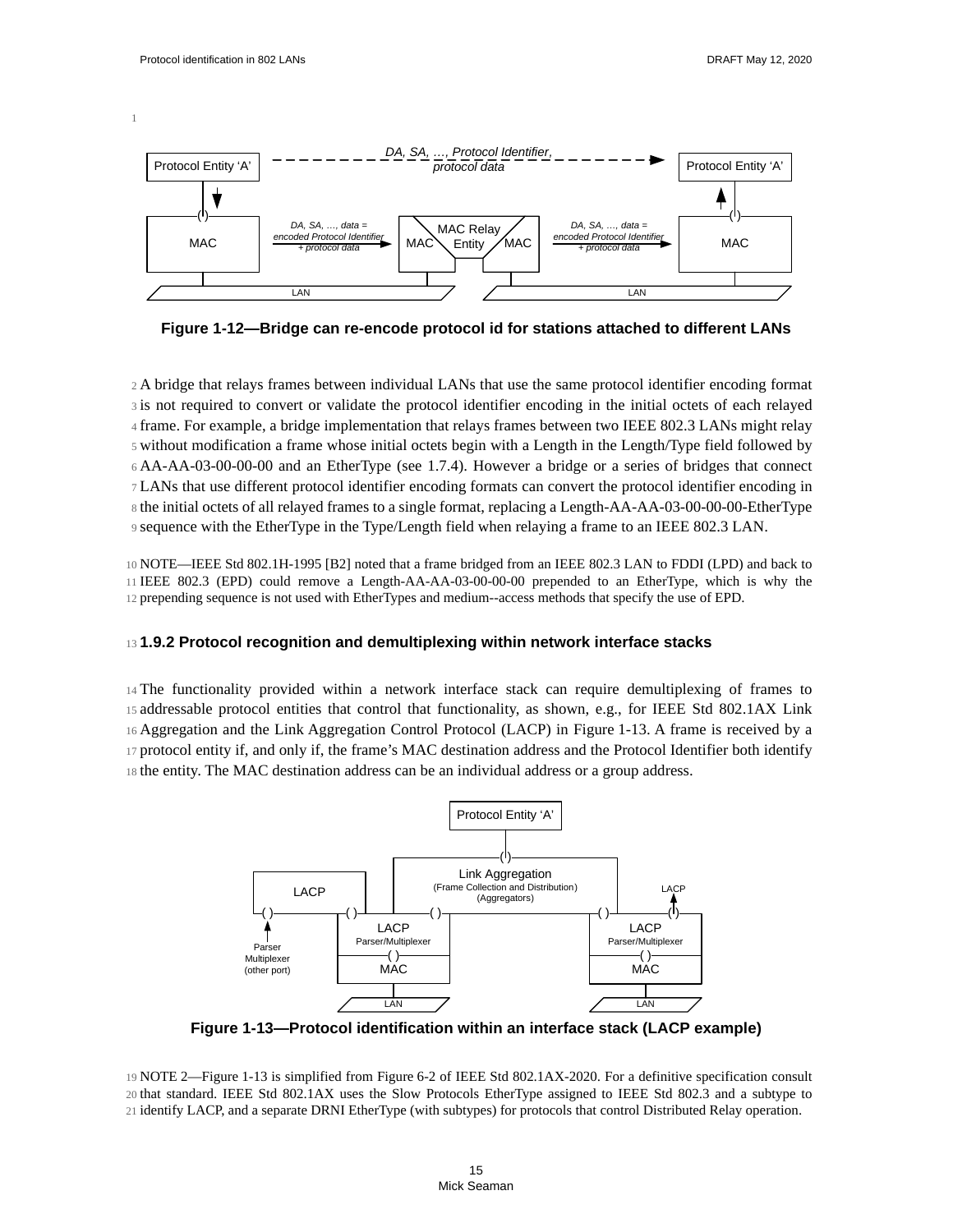#### <span id="page-17-0"></span>**1.9.3 Protocol format conversion within an interface stack** 1

The specification of a protocol that supports network interface stack functionality can assume a particular 2 3 Protocol Identifier encoding format. IEEE Std 802.1AX, for example, assumes the use of EPD. The management of other aspects of system functionality, e.g. the stream identification functions specified by 4 5 IEEE Std 802.1CB, can also make implicit or explicit assumptions about Protocol Identifier encoding. Any such function should support EPD. The consistent use of a single encoding format within a system or set of 6 7 related systems simplifies management, and can be supported by a protocol shim that translates between the s encoding used by a particular media-access method and the encoding used within the system(s). Figure 9 show such a shim within interface stacks that support Link Aggregation and LPD media.



**Figure 1-14—Using Link Aggregation LACP over LPD media**

<span id="page-17-1"></span>NOTE 3—A shim is a protocol entity that uses the same service as it provides (in this case the ISS), while adding 10 functionality. Other shims include Link Aggregation and the MAC Security Entity specified in IEEE Std 802.1AE. 11 Clause 7 of IEEE Std 802.1AC-2016 describes shims and other basic architectural concepts and terms. 12

The changes performed by a shim that provides the ISS with the initial octets of each frame conveying a 13 protocol identifier using EPD encoding, and uses the ISS with LPD encoding was specified in 12.1 and 12.2 14 15 of IEEE Std 802.1AC-2016. The effect of that specification is to provide the conversion between the EPD and LPD encodings as described in [1.7](#page-8-0) and [1.8](#page-12-0) of this document, and to clarify that no particular result can 16 be relied upon when the initial octets do not encode a valid protocol identifier—as is the case when the 17 18 Length/Type field of a frame that is assumed to conveying an EPD encoding has a value between  $1500_{10}$  and <sup>19</sup> 1536<sub>10</sub>. IEEE Std 802.1AC-2016 adds a further conversion, to allow protocols identified by LLC Addresses  $20(1.8)$  $20(1.8)$  to use the LLC encapsulation EtherType  $0x8870$  followed by those LLC Addresses. Use of that  $21$  EtherType allows frames of those protocols to be longer than  $1500_{10}$  on some EPD media, and is typically 22 used to support the IS-IS routing protocol [Bn]. This document recommends the use of the LLC encapsulation EtherType by end stations, but recommends against the addition or removal of that 23 prepending EtherType by bridges (). The LLC Addresses that follow the encapsulation EtherType can be 24 25 treated as subtypes, and the initial octets of the frame follow the common rules for EtherType encoding [\(1.7.1](#page-9-0), [1.8.3](#page-14-0)). 26

#### **1.9.4 Tag addition and removal** 27

One or more tags, such as the C-VLAN Tag specified by IEEE Std 802.1Q, can be prepended to or removed 28 from a frame on the path from the originating protocol entity to its destination. Intermediate systems that can 29 bridge, e.g., from LPD to EPD media, cannot be expected to understand the format of all possible tags. A 30 31 requirement for such an understanding would inhibit future protocol development. In an intermediate system, a protocol entity that adds or removes a particular type of tag can also not be expected to know the 32 33 type of the media where a following tag (of a potentially different type) was originally added. These potential difficulties are resolved by encoding a protocol identifier in the initial octets of each tag, by 34 limiting the choice of that protocol identifier to be an EtherType or an OUI Extended EtherType Identifier, 35 and by requiring any protocol entity that adds a tag to a frame whose initial octets are not EPD encoded to 36